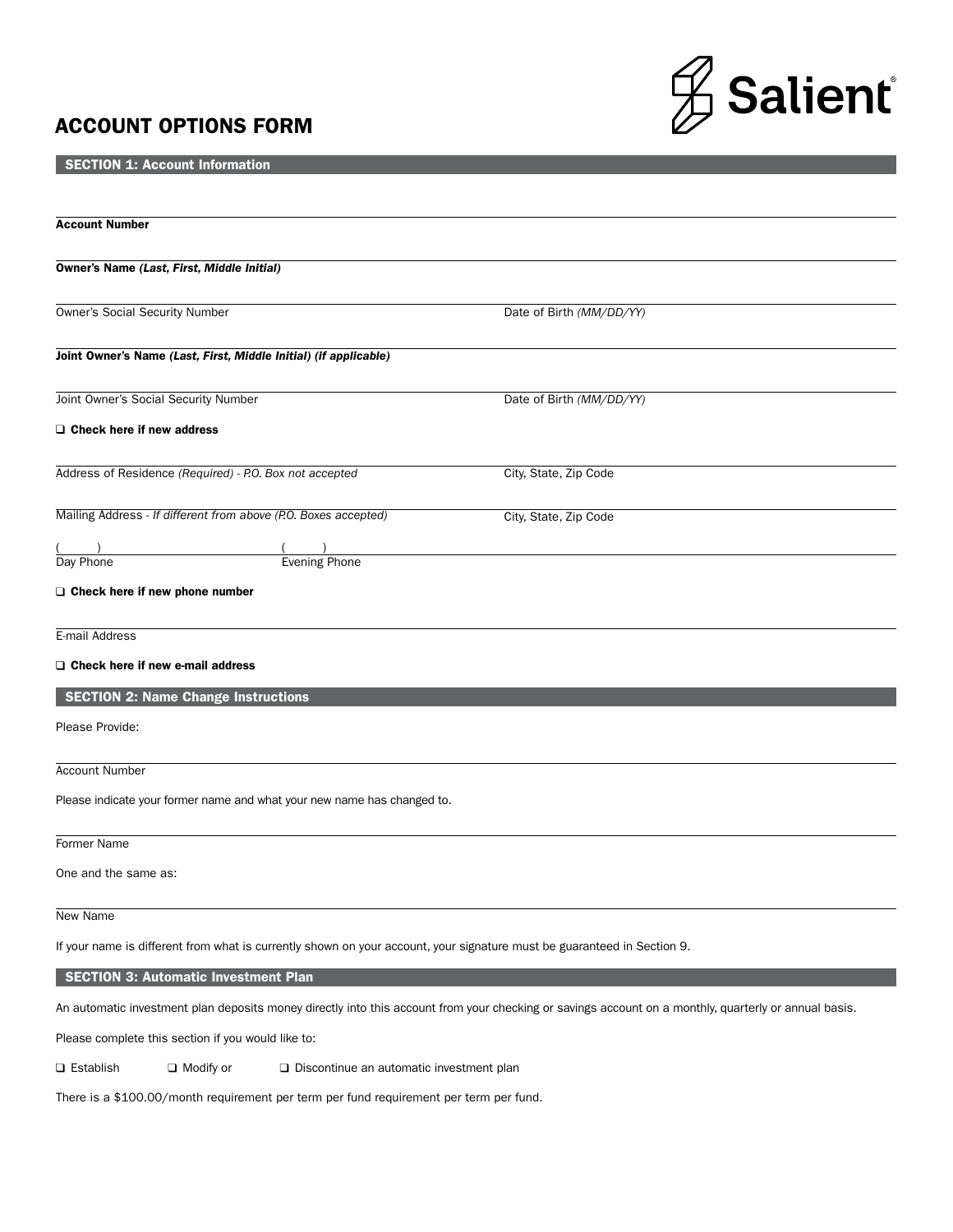|  |  | <b>SECTION 3: Automatic Investment Plan (continued)</b> |  |  |
|--|--|---------------------------------------------------------|--|--|
|--|--|---------------------------------------------------------|--|--|

| <b>Fund Name</b> | <b>Fund Number</b> | <b>Ticker</b> | Amount | or | Percent | %     |
|------------------|--------------------|---------------|--------|----|---------|-------|
|                  |                    |               |        |    |         | %     |
|                  |                    |               |        |    |         | %     |
|                  |                    |               |        |    |         | %     |
|                  |                    |               |        |    |         | %     |
| <b>Total</b>     |                    |               |        |    |         | 100 % |

How often would you like automatic investments?

**Q** Monthly **Q** Quarterly **Q** Annually

On or about which date? (e.g., 2nd, 15th)

If no date is specified, investments will be made on or about the 20th of each month of each Monthly, Quarterly, Annually.

■ Please provide bank information in Section 7, if applicable.

- Please Note:
	- <sup>n</sup> Attach a separate letter of instruction if the bank account holder is different than the Forward Funds account holder.
	- The minimum automatic investment is \$100.00.
	- <sup>n</sup> For IRA accounts (including Coverdells), contributions made through an automatic investment plan will be considered contributions for the year in which shares are purchased.
	- <sup>n</sup> A signature guarantee is required if shares are redeemed within days of adding or changing bank information.

#### SECTION 4: Systematic Withdrawal Plan

A systematic withdrawal plan automatically withdraws money from this account on a monthly, quarterly, or annual basis. An account balance of at least is required.

Please complete this section if you would like to:

 $\Box$  Establish  $\Box$  Modify or  $\Box$  Discontinue a systematic withdrawal plan.

There is a \$100.00/month requirement per term per fund requirement per term per fund.

| <b>Fund Name</b> | <b>Fund Number</b> | <b>Ticker</b> | <b>Amount</b> | or | Percent | % |
|------------------|--------------------|---------------|---------------|----|---------|---|
|                  |                    |               |               |    |         | % |
|                  |                    |               |               |    |         | % |
|                  |                    |               |               |    |         | % |
|                  |                    |               |               |    |         | % |
| <b>Total</b>     |                    |               |               |    | 100     | % |

How often would you like automatic withdrawals?

 $\Box$  Monthly  $\Box$  Quarterly  $\Box$  Annually

On or about which date? (e.g., 2nd, 15th)

If no date is specified, investments will be made on or about the 20th of each month of each Monthly, Quarterly, Annually.

Money is to be sent by:  $\Box$  ACH  $\Box$  Check or  $\Box$  Cross-Invest

Fund

Account Number

■ Please provide bank information in Section 7.

Please note, the cost basis method on your account will be used for redemptions.

#### SECTION 5: Distribution Options

Please complete this section if you would like to change your current distribution option.

| Dividend distribution:      | $\Box$ Cash | $\Box$ Reinvest |
|-----------------------------|-------------|-----------------|
| Capital Gains distribution: | $\Box$ Cash | $\Box$ Reinvest |

Check here if you would like cash distributions deposited directly to your bank account. Please complete Section 7 if you do not have bank information listed on your account.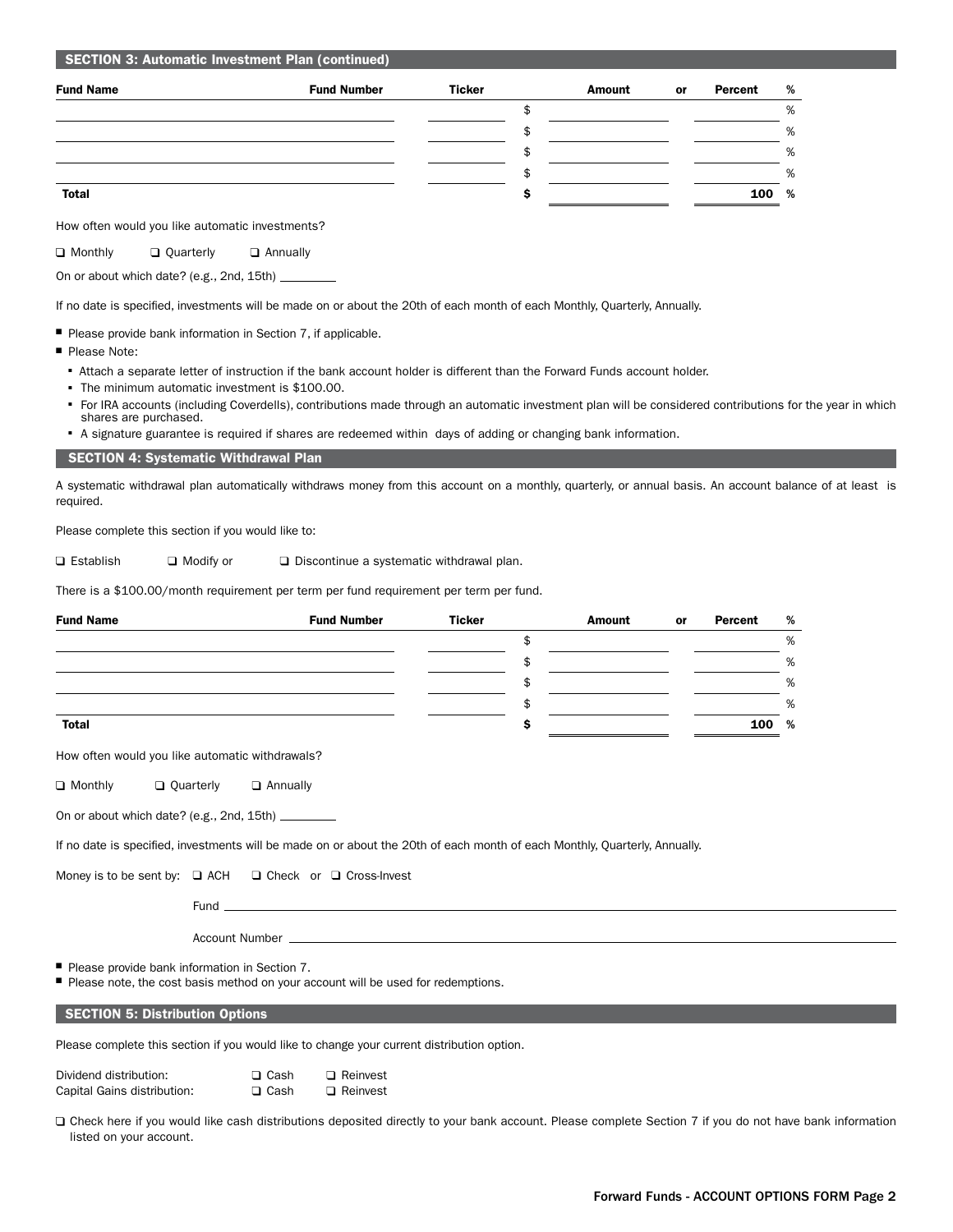### SECTION 6: Telephone & Online Privileges

Telephone/online privileges allow transactions to be placed via the telephone with a Shareholder Services Representative, using the automated service line, or on the website at www.salientpartners.com.

| Telephone privileges: | $\Box$ Add | $\Box$ Remove |
|-----------------------|------------|---------------|
| Online privileges:    | $\Box$ Add | $\Box$ Remove |

Adding telephone/online transaction privileges with purchase and redemption capabilities requires bank information. Please complete Section 7 if you do not have bank information listed on your account.

## SECTION 7: Bank Information

Please provide bank information if you are establishing or modifying any of the following: an automatic investment plan, a systematic withdrawal plan, telephone/ online transaction privileges, wire transfer capabilities, and/or are having cash distributions deposited into your account.

□ I would like to add bank information to this account to authorize purchase and redemptions via: □ ACH transfer and/or □ Wire transfer. I understand this authorization will allow me to make such transactions via telephone with a Shareholder Services Representative, using the automated service line, or on the website at www.salientpartners.com.

 $\Box$  I would like to modify my current bank information on this account for purchases and redemptions via:  $\Box$  ACH and/or  $\Box$  Wire transfer.

 $\Box$  I would like to remove bank information on this account for purchases and redemptions via:  $\Box$  ACH and/or  $\Box$  Wire transfer.

Account type:  $\Box$  Checking  $\Box$  Savings

Name on Bank Account Bank Account Bank Name

ABA Routing Number *(First 9 digits at the bottom of the check or deposit slip)*

Bank Account Number *(Second set of numbers at the bottom of check or deposit slip)*

#### Please attach a voided check or savings deposit slip from the specified bank account.

I authorize the Forward Funds to initiate credit and debit entries to my account at the bank that I have indicated. I further agree that the Forward Funds will not be held accountable for any loss, liability, or expense for acting upon my instructions. It is understood that this authorization may be terminated by me at any time by written notification to the Forward Funds. The termination request will be effective as soon as the Forward Funds has had reasonable time to act upon it.

#### SECTION 8: Signatures

I authorize the Forward Funds to make the changes indicated to my account.

I authorize the Forward Funds and its agents to act upon instructions (by phone or in writing) believed to be genuine for this account or any account into which exchanges are made. I agree that neither the Forward Funds nor its agents and affiliates will be liable for any loss, cost, or expense for acting on such instructions, provided the Funds employ reasonable procedures to confirm that instructions are genuine.

#### ALL owners of this account must sign below:

Signature Date *(MM/DD/YY)* 

Signature *(if applicable)* Date *(MM/DD/YY)* Date *(MM/DD/YY)* 

# SECTION 9: Signature Guarantee (If Required)

A signature guarantee is required if redeeming within 30 days of changing bank information or address, in addition to sending wires, ACHs and checks to instructions other than that on record for this account.

To protect yourself against fraud, your signature(s) must be guaranteed ("Medallion Signature Guarantee") by any "eligible" guarantor. The Medallion Signature Guarantee stamp MUST include the words "Signature Guaranteed, Medallion Guaranteed" and comply with the Medallion program requirements. Signatures notarized by a Notary Public are not acceptable.